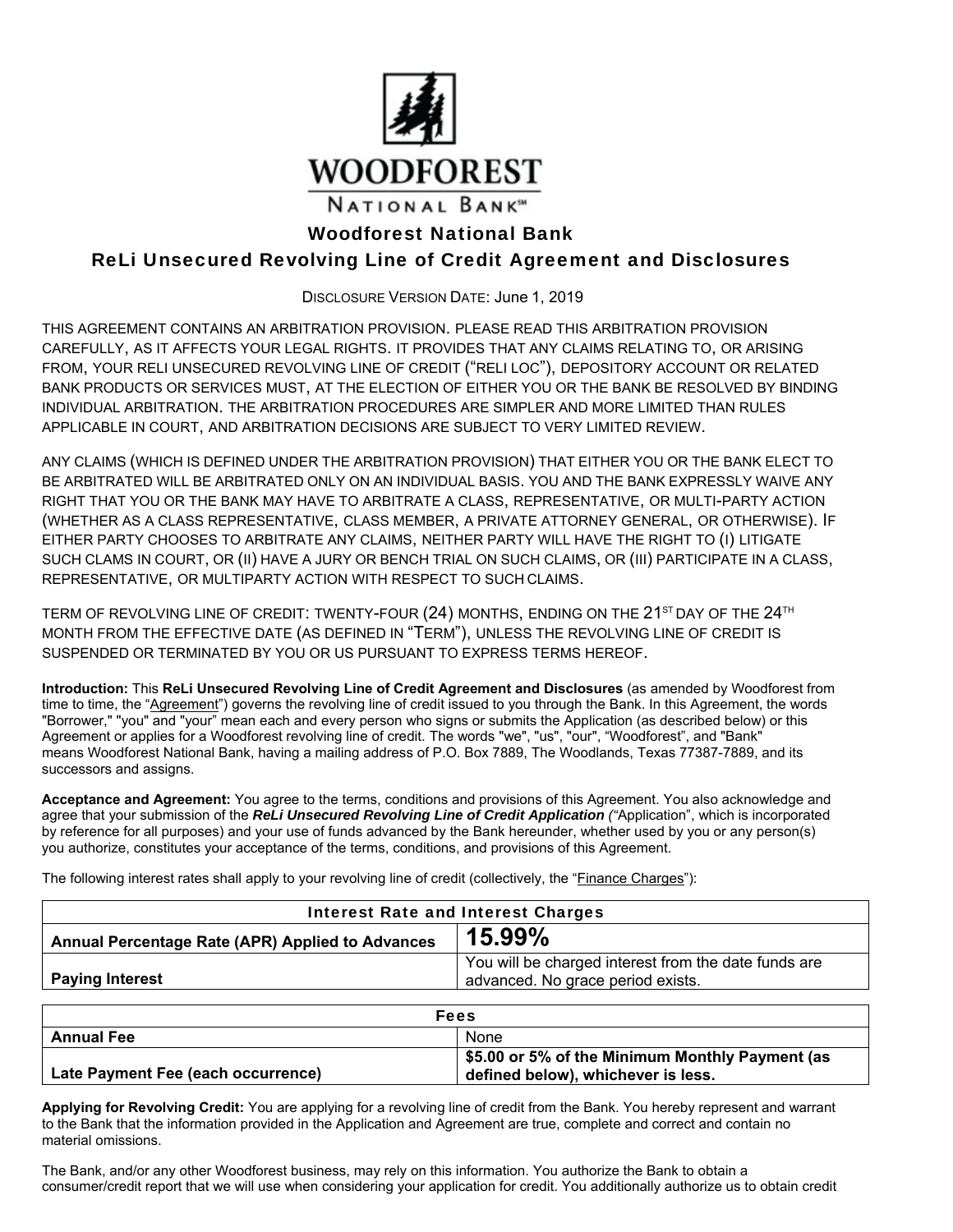reports and any other information about you in connection with 1) extensions of credit on your account; 2) the administration, review or collection of your account; and 3) offering you enhanced or additional products and services. If you ask, we will tell you the name and address of the credit bureau from which we obtained a report about you. Your Application will be processed by the Bank and shall remain the Bank's exclusive property.

If your Application is approved, the credit amount made available to you will be based on a review of the information you provide in the Application and your consumer/credit report; it may also include other information we may have bearing on your creditworthiness and will be advanced and repaid according to the rules set out in this Agreement. If we elect to extend credit to you pursuant to this Application and Agreement, you acknowledge that we reserve the right throughout the Term (as defined below) of this Agreement, subject to applicable law, to increase or reduce the amount of any credit we make available to you based upon any change in circumstances affecting, or potentially affecting, your creditworthiness and/or ability to repay or our ability to collect from you. You further acknowledge that we may, subject to applicable law, reduce the amount of any credit we make available to you at any time and for any or no reason including, without limitation, if you cease to maintain an active depository account relationship, in good standing, with the Bank. You should clearly indicate on your Application, and your approval letter shall reflect, whether you selected a Manual LOC or a Linked LOC, which are further defined below.

You agree to draw upon the revolving line of credit only to the limit made available to you; provided, that if you exceed the limit of revolving credit made available to you, you shall nonetheless remain liable for the amount of such excess. Further, you acknowledge that you remain liable for disbursements even if your linked account is subject to withdrawals by another person who is not a party to this Agreement

**"Manual LOC":** Is the revolving line of credit that is not linked to a Woodforest deposit account and advances on the revolving line of credit must be requested either in person, or by phone, at your local Woodforest branch or through Woodforest's online banking system.

**"Linked LOC":** Is a revolving line of credit that is linked to up to three (3) Woodforest deposit accounts. Advances on the revolving line of credit can be automatically transferred the Designated Accounts. See the Credit Advances, Linked LOC section of this Agreement for further details.

**Designated Accounts** - If you elect a Linked LOC, pursuant to this Application and Agreement you can identify up to three (3) Woodforest deposit accounts, of which you are a named owner, to which you desire your revolving credit to be linked ("Designated Accounts"). If you choose to have a Linked LOC, you are required to select a Primary Account on your Application, which will be funded first from the Linked LOC, and subsequent priority of any additional deposit accounts for advances. It is important to note that not all deposit accounts are eligible to be a Linked LOC. Any Borrower on the Linked LOC may request a change in the order of advances to Designated Accounts by making a written request with your local Woodforest branch representative.

### **IMPORTANT LIMITATIONS ON AVAILABILITY OF REVOLVING LINE OF CREDIT:**

**Non-availability of Revolving Line of Credit for Checking Accounts that participate in the Take Charge Program®**. A Woodforest checking account that participates in the Woodforest Take Charge Program is not eligible to obtain a revolving line of credit associated with such checking account, whether a Manual LOC or a Linked LOC, unless, and until such time as, the checking account has been removed from the Take Charge Program. If you have an open revolving line of credit, whether a Manual LOC or a Linked LOC, and then begin participation in the Woodforest Take Charge Program, Woodforest shall have the sole option of suspending your revolving line of credit until such time as the checking account has been removed from the Take Charge Program. Upon removal from the Take Charge Program, please contact your local branch to reinstate your revolving line of credit.

 attorney's fees assessed by a court and court costs. **Promise to Pay:** You promise to pay the Bank the total of all credit advances made by us under the revolving line of credit, any **FINANCE CHARGES**, any applicable fees, together with all amounts, costs, and expenses for which you are responsible under this Agreement (all of the foregoing shall be collectively referred to as the "Indebtedness"). If there is more than one Borrower, each is jointly and severally liable under this Agreement for all Indebtedness. This means we can require any Borrower to pay all amounts due under this Agreement, including credit advances made to any Borrower, without first attempting to collect from any other Borrower. Each Borrower authorizes any other Borrower to request and receive credit advances and to do all other things necessary to carry out the terms of this Agreement without requiring the permission of the other Borrower. If we have to collect through probate, an attorney, bankruptcy or any other proceedings, or if we should have to sue, you agree to pay all of our

### **Credit Advances:**

**Manual LOC:** In order to advance funds from your Manual LOC, you must request an advance either in person, or by phone, at your local Woodforest branch or through Woodforest's online banking system.

 the Designated Accounts, you may (i) write a check; (ii) request an advance in person at your local Woodforest branch; (iii) **Linked LOC:** In order to advance funds from your Linked LOC to the Designated Accounts in excess of the available balance in request and advance by phone; (iv) initiate automated clearing house transactions from your Designated Accounts; (v) use your Bank-issued debit card to perform transactions; or (vi) advance funds from your revolving line of credit to the Designated Accounts using Woodforest online banking system; provided, no credit advance will take place to cover funds automatically transferred from the Designated Accounts to another Woodforest account via Account Sweep. See the Account Service Request form for further information about Account Sweep. We will use whatever balance you have in your Designated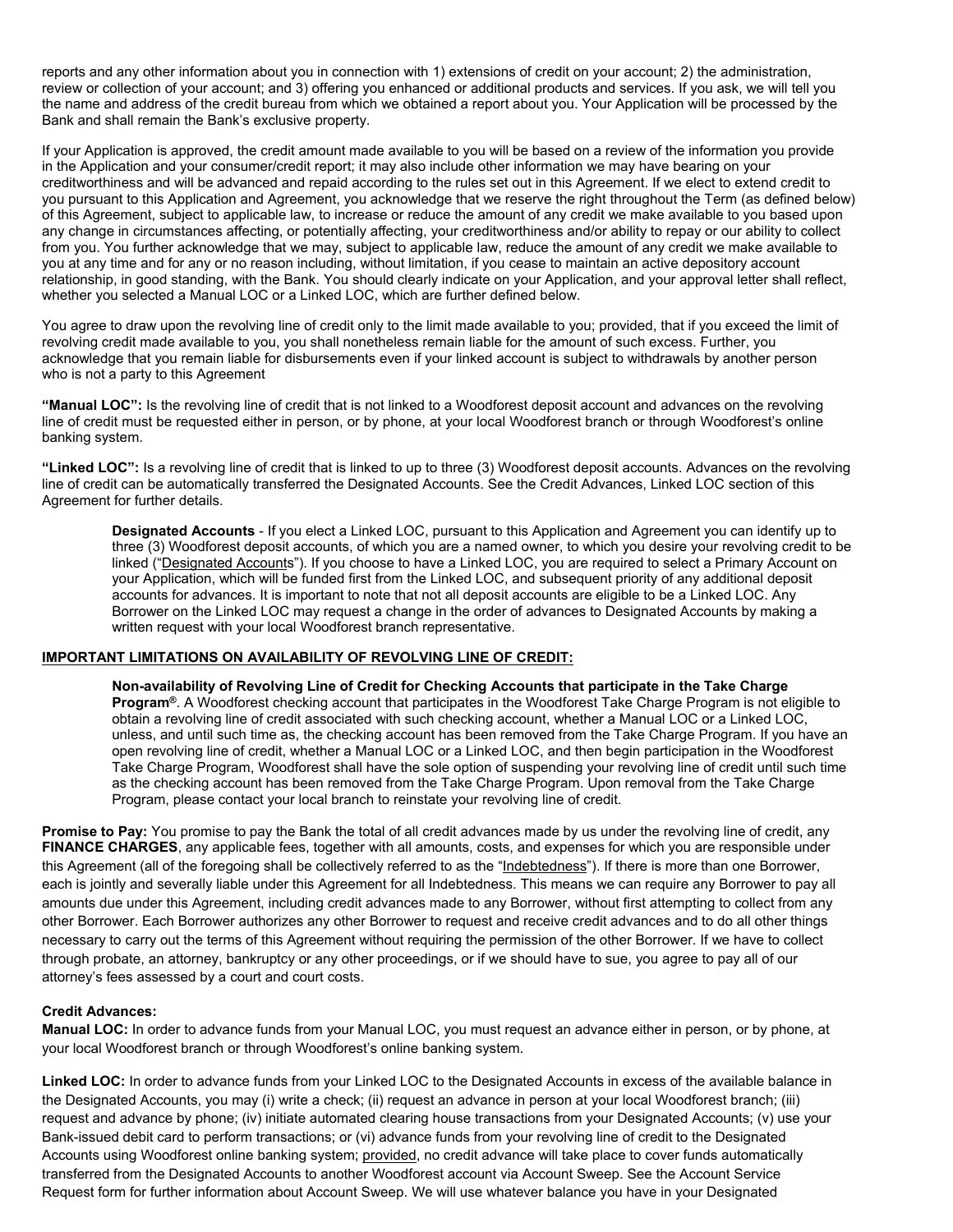Accounts first and then we will advance funds into your Designated Accounts in the amount that you request or until we have covered the insufficient items or you have exhausted the amount of available credit in your revolving line of credit, whichever occurs first. Advances shall be made to Designated Accounts in the priority order you have selected.

 **NOTICE: The revolving line of credit available funds, are not included or displayed in your Designated Account's you select a Linked LOC, your transactions completed using an ATM, at the teller line, and on Online Banking will be available balance at ATM's, the teller line, Online Banking, our Telephone Banking System, or on Email Notifications. If approved by taking into consideration your revolving line of credit's available funds at the time of said transactions.** 

 **Computing the Finance Charges:** The day an advance is added to your account, **FINANCE CHARGES** begin to accrue. This is the method by which **FINANCE CHARGES** will be computed. We figure the interest charge on your account by applying Accordingly, no grace period exists. But, only the portion of your revolving line of credit that is actually advanced will be charged. the periodic rate of .04381% for an ANNUAL PERCENTAGE RATE of 15.99% to the "daily balance" of your account for each day in the billing cycle. "Daily balance" is figured by taking the beginning balance each day of the credit portion of your account, adding any new advances, and subtracting any payments and/or credits.

**Monthly Statement:** You will receive a monthly statement that will reflect the activity in your revolving line of credit including minimum payment due and the due date for the current billing period.

 35 days from the Effective Date, as defined under "Term". Every month Indebtedness is outstanding, you will be responsible for **Payments:** Payments will be due on the date specified in the monthly statement. The initial payment will be due approximately a minimum monthly payment equal to the sum of (i) the greater of 1) \$25.00 or 2) 5% of your outstanding balance for the current billing period, plus (ii) accrued interest along with any and all past due amounts including any unpaid late payment fees previously assessed (the "Minimum Monthly Payment Amount").

**Manual LOC:** For a Manual LOC, you must make your payments either in person at your local Woodforest branch, by mail to Woodforest's address below or through Woodforest's online banking system. You may also designate a deposit account number, of which you are a named owner, for Woodforest to debit (referred to as an "Automatic Debit"). Woodforest will automatically debit the account on the payment due date for the Minimum Monthly Payment Amount unless payment has already been made for that billing period by one of the methods listed above. Please contact your local branch to establish an automatic debit payment.

**Linked LOC:** If you choose a Linked LOC, automatic payments are required and a payment schedule will be established upon loan approval. Payments will be attempted from each linked account, in the priority order you have selected. You hereby authorize us to post (i) debits to the Designated Account(s) to satisfy the Minimum Monthly Payment (as defined above) and to correct clerical or administrative errors, and (ii) credits to the Designated Account if we deem it necessary.

Any payments not directly debited by the Bank should be made as follows:

| Mail your payment to:                    | <b>Other Acceptable Payment Methods:</b>           |
|------------------------------------------|----------------------------------------------------|
| <b>Woodforest National Bank</b>          | Contact Woodforest Customer Care at (877) 968-7962 |
| P.O. Box 7889<br>The Woodlands, TX 77387 | Electronic Funds Transfer                          |
|                                          | Money Order                                        |
|                                          | Other Instruments in U.S. dollars                  |

**Late Payment Fees; Effect of Late Payment:** If we do not receive a payment from you for any given billing period in an amount at least equal to the Minimum Monthly Payment within ten (10) days (including Sundays and holidays) after the applicable payment due date (each a "Missed Payment"), you will be charged a late payment fee equal to the lesser of (i) five dollars (\$5.00), or (ii) five percent (5%) of the Minimum Monthly Payment that was not made or timely made. Such late payment fees will be assessed for each billing period during the Term in which a Missed Payment occurs. Notwithstanding anything in this Agreement to the contrary, upon the occurrence of a Missed Payment, you will no longer have the right to obtain credit advances under the revolving line of credit until you remit payment in full to us for such Missed Payment(s).

**Right of Offset:** To the extent permitted by applicable law, we reserve the right of offset in all of your accounts with us (whether checking, savings, or some other account but excluding IRAs or escrow accounts), including without limitation, all accounts you may open in the future.

**Term:** The revolving line of credit will begin as of the date we notify you that you have satisfied all of our eligibility and underwriting requirements and the revolving line of credit is made available to you (the "Effective Date"). Commencing on the Effective Date, you may obtain credit advances up to the amount of credit made available to you for a period of twenty-four (24) months, ending on the 21<sup>st</sup> day of the 24<sup>th</sup> month from the Effective Date, (the "Term"), unless this Agreement and/or the revolving line of credit is suspended or terminated by you or us prior to the expiration of the Term pursuant to the express terms hereof. Upon the expiration of the Term, you will no longer have the right to obtain credit advances under the revolving line of credit and you must repay all Indebtedness owing by you to us pursuant to the terms and conditions hereof.

**Suspension or Termination for Default:** If (i) you fail to comply with any term, condition, or provision of this Agreement, (ii) you do not make a payment when due or if we in good faith become doubtful of your ability to repay, (iii) any representation or statement made or furnished to the Bank by, or on behalf of, you under the Application and/or this Agreement is false or misleading in any material respect, either now or at the time made or furnished, (iv) you die, become insolvent, or file a petition in bankruptcy or similar proceedings or are adjudged bankrupt, (v) a receiver is appointed for you, your property or assets, (vi) this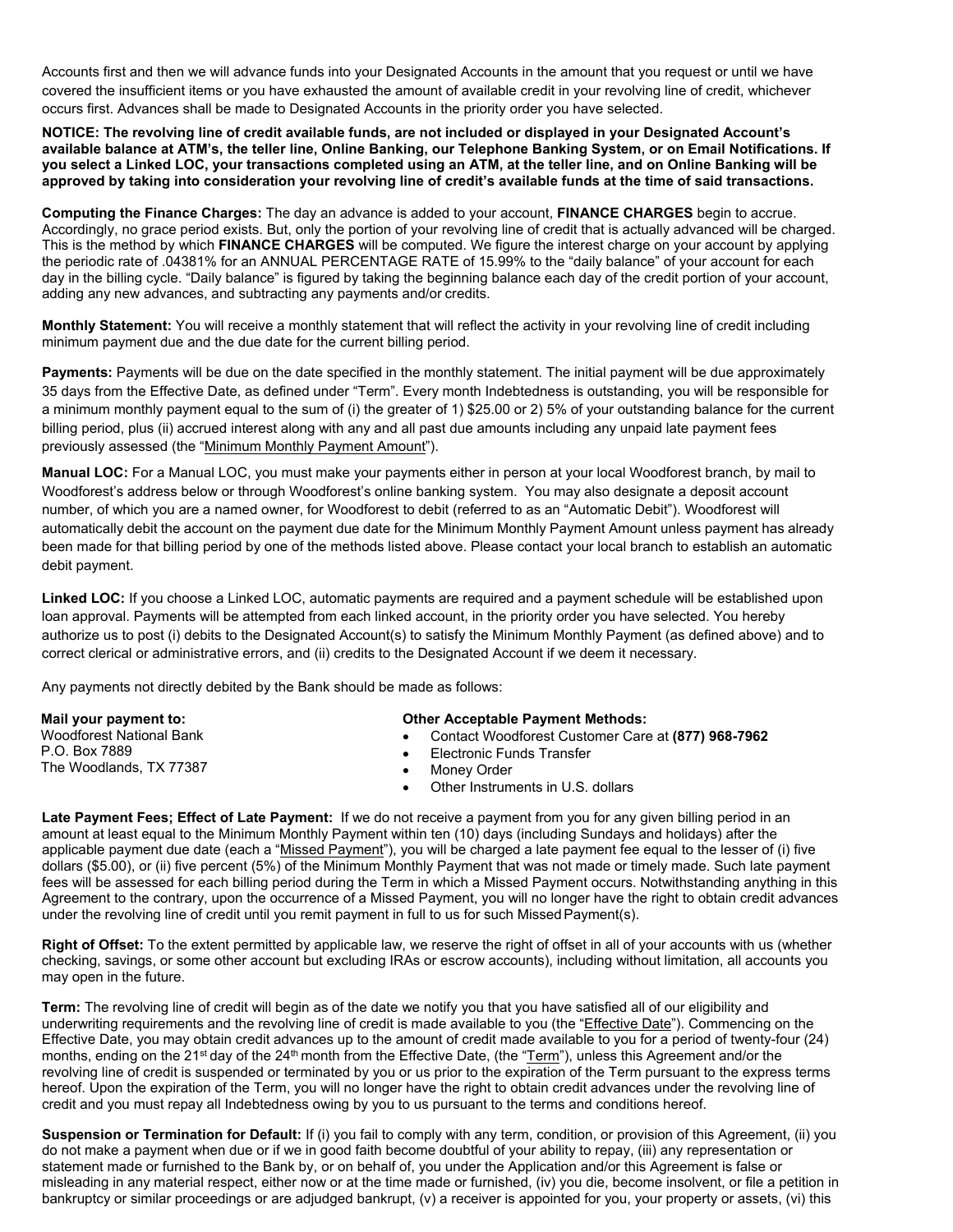Agreement is terminated by us or you as expressly provided in this Agreement, or (vii) in the case of a Linked LOC, the Designated Account is, or becomes, subject to excessive monitoring or any offset(s), encumbrance(s), garnishment(s), or other

"Default"), then we may at any time thereafter either (in our sole and absolute discretion) (a) suspend your revolving line of credit lien(s) in favor of any person other than the Bank (each of the foregoing shall individually and collectively be referred to as a (and its revolving features), or (b) terminate this Agreement and the revolving line of credit. If we elect to terminate this Agreement and your revolving line of credit, we may either (in our sole and absolute discretion) (a) require you to make monthly payments in an amount sufficient to repay all Indebtedness over a term to be determined by us, or (b) terminate the revolving line of credit, in which case the Indebtedness that you owe will be due immediately and payable in full. We may hire an attorney to help collect the Indebtedness subject of this Agreement if you do not pay when due, and you agree to pay all of our court costs and attorney's fees assessed by a court. Notwithstanding anything in this Agreement to the contrary but subject to applicable law, we may terminate this Agreement or revoke your right to use your revolving line of credit, along with your right to future advances, at any time and for any or no reason including, without limitation, if you cease to maintain an active depository account relationship, in good standing, with the Bank.

**Termination by you:** To terminate the revolving line of credit prior to the expiration of the Term, you must send a written request to Woodforest National Bank, P.O. Box 7889, The Woodlands, TX 77387-7889 or visit your local branch and request termination in person. Despite termination, your obligations under this Agreement will remain in force and effect until you have paid us all amounts due under this Agreement. Notwithstanding the foregoing, any request by you to terminate this Agreement or the revolving line of credit will be effective only after we have had a reasonable opportunity to act on such request. Once terminated, you will be required to make payments under the terms of this Agreement.

**Effect of Termination:** The termination of this Agreement, whether initiated by us or you, will not affect any of our rights or your obligations under this Agreement, including without limitation, your obligation to repay any amounts you owe us according to the terms of this Agreement, and any amendments made to this Agreement, which have arisen before the effective date of the termination of this Agreement, even if we allow an advance to be processed or posted with your Designated Account after this Agreement has been terminated.

 with applicable law including in accordance with Section 303.103 of the Texas Finance Code. Subject to applicable law, any **Changes to this Agreement:** You agree that we may, in our sole discretion from time to time but subject to applicable law, change any of the terms, conditions, and/or provisions of, or add new terms, conditions, or provisions to, this Agreement relating to your revolving line of credit (including, without limitation, increasing any rate of **FINANCE CHARGE**, increasing or adding fees or charges (including annual fees), changing the method of computing balances subject to **FINANCE CHARGE**, changing your credit limit or changing the date upon which any **FINANCE CHARGES** begin to accrue) by giving notice to you in accordance such changes will apply to your outstanding balance of the revolving line of credit on the effective date of the change and to any future balances created after that date. You will be deemed to accept all such changes accompanying the notice if you do not send us a notice to the contrary in a timely manner. In the event that you reject any changes to this Agreement, we may terminate this Agreement and your ability to make advances from the revolving line of credit and you will be obligated to repay us all Indebtedness as provided herein. No change to any term of this Agreement will affect your obligation to pay all Indebtedness owing under this Agreement.

Any Borrower on the Manual or Linked LOC, may request certain changes in the operation of this Manual or Linked LOC, including change in order of advances, re-instatement of the revolving line of credit after removal from the Take Charge Program, change between Manual and Linked LOC, or establishment of an automatic debit payment by requesting such change in writing at any Woodforest branch convenient for you.

**Waiver of Rights:** Except as may be prohibited by law or regulation, you agree to waive any right you may have for us to: act promptly in bringing any action(s) against you (known as diligence); demand payments of amounts due (known as presentment); notify you of the acceleration of any Indebtedness by us; obtain an official certification of non-payment (known as protest); and to give notice that amounts due will not be paid (known as notice of dishonor or notice of default and non-payment).

 **Waiver of Jury Trial:** You waive a trial by jury of any or all issues arising in any action or proceeding between the parties hereto or their successors arising from or relating to this Agreement or any of its provisions.

**Delay in Enforcement:** Subject to applicable law, we may at any time and in our sole discretion delay or waive enforcing any of our rights or remedies under this Agreement or under applicable law without losing any of those or any other rights or remedies. Even if we do not enforce our rights or remedies at any one time, we may enforce them at a later date. For example, we may accept late payments or payments that are marked "payment in full" or with other restrictive endorsements without losing any of our rights under this Agreement.

**Severability:** If any provision of this Agreement is deemed to be void or unenforceable by a court of competent jurisdiction, any governmental agency, or an arbitrator, that provision will continue to be enforceable to the extent permitted by that court, agency, or arbitrator, and the remainder of that provision will no longer be considered as part of this Agreement. All other provisions of this Agreement will, however, remain in full force and effect.

**Governing Law:** This Agreement is entered into between you and us in the State of Texas, and your revolving line of credit and this Agreement, and any claim, dispute or controversy arising from or relating to your revolving line of credit or this Agreement, whether based in contract, tort, fraud or otherwise, is governed by, and construed in accordance with, the laws of the State of Texas and applicable federal laws and regulations, without regard to Texas' conflict of laws principles or your place of residence. The legality, enforceability and interpretation of this Agreement and the amounts contracted for under the Agreement also are governed by Texas law, specifically Chapter 346 of the Texas Finance Code, and all amounts granted under this Agreement are extended from the State of Texas.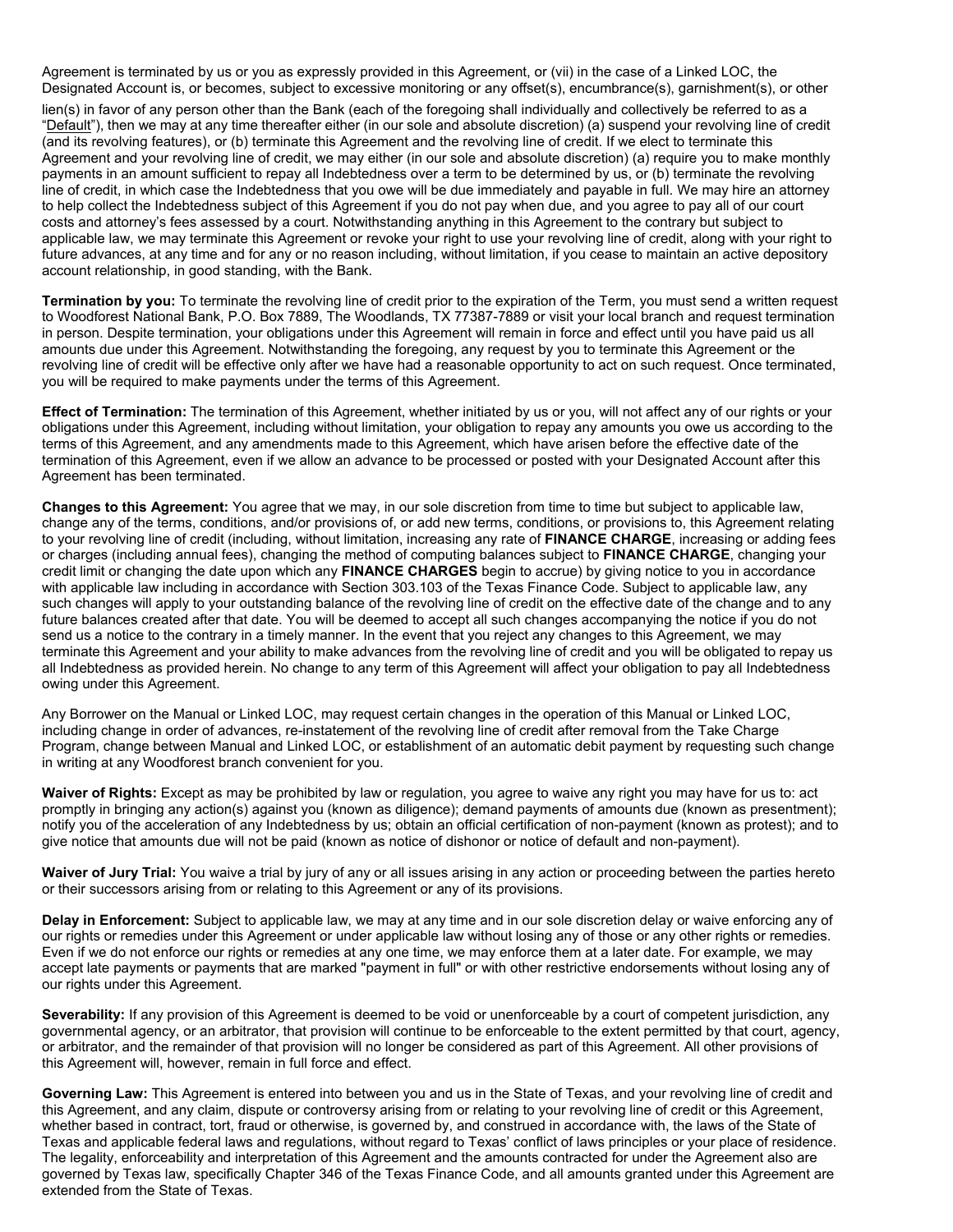reserve or receive by federal law or the law of the State of Texas (as applicable). All sums paid or agreed to be paid to Bank for **IT IS NOT THE INTENTION OF THE PARTIES THAT ANYTHING IN THIS AGREEMENT SHOULD RESULT IN THE ASSESSMENT OF INTEREST, FEES OR CHARGES IN EXCESS OF THOSE PERMITTED BY APPLICABLE LAW. IF ANY INTEREST, FEE OR CHARGE ASSESSED UNDER THIS AGREEMENT IS FINALLY DETERMINED TO BE IN EXCESS OF THAT PERMITTED BY APPLICABLE LAW, THE EXCESS AMOUNT WILL BE APPLIED TO REDUCE THE OUTSTANDING BALANCE IN YOUR ACCOUNT OR, IF THERE IS NO OUTSTANDING BALANCE, WILL BE REFUNDED TO YOU.** Under no circumstances (and notwithstanding anything in this Agreement to the contrary) shall the interest charged, collected, or contracted for in connection with the loan evidenced hereby exceed the Maximum Rate (as defined herein). The term "Maximum Rate" shall mean the maximum rate of interest which maybe contracted for, charged, taken, received or reserved by Bank in accordance with the applicable laws of the State of Texas (or applicable United States federal law to the extent that such law permits Bank to contract for, charge, take, receive or reserve a greater amount of interest than under Texas law), taking into account all Charges (as defined below) made in connection with the loan evidenced by this Agreement. The interest rate under this Agreement has been implemented under the "Weekly Ceiling" as referred to in Sections 303.002 and 303.003 of the Texas Finance Code. As used hereunder, the term "Charges" shall mean all fees, charges and/or any other things of value, if any, contracted for, charged, taken, received or reserved by Bank in connection with the transactions relating to this revolving line of credit, the Agreement, and any related documentation that evidences or comprises the loan subject of this Agreement, which are treated as interest under applicable law. Borrower does not agree or intend to pay, and Bank does not intend to contract for, charge, collect, take, reserve or receive, any amount in the nature of interest or in the nature of a fee for the loan evidenced by this Agreement, which would in any way or event (including demand, prepayment, or acceleration) cause Bank to contract for, charge, collect, take, reserve or receive more than the maximum Bank would be permitted to contract for, charge, collect, take, the use, forbearance or detention of sums due hereunder shall, to the extent permitted by applicable law, be amortized, prorated allocated and spread throughout the full Term of the loan evidenced by this Agreement until payment in full so that the rate or amount of interest on account of the loan evidenced hereby does not exceed the applicable usury ceiling.

 provide to you in which we disclose the amount of credit we agree to extend to you), as expressly amended by us in writing from  **permitted by applicable law, or a court or arbitrator with proper jurisdiction. You hereby waive any and all rights to claim, for any and all purposes whatsoever, that electronic copies or imaged copies of Application and this Agreement Entire Agreement:** You acknowledge that this Agreement (including the Application and any written approval notification we time to time, is the entire agreement between you and us relating to the revolving line of credit and the subject matter hereof and supersedes, and may not be contradicted by, evidence of any prior or contemporaneous written or oral communications and understandings between you and us concerning this Agreement or the revolving line of credit, except pursuant to such written amendments to the Agreement issued by us from time to time. **You agree to accept an electronic duplicate or digital image of the Application and this Agreement as a true and correct original and admissible as best evidence to the extent are not originals thereof.** Notwithstanding the foregoing, you acknowledge that except as provided herein, nothing in this Agreement is intended to supersede, amend, replace, or contradict any terms, conditions, and/or provisions applicable to (i) the Designated Account, or (ii) any other written agreement between you and us, whether now existing or hereafter arising.

#### **NOTICE OF NO ORAL AGREEMENTS. THIS WRITTEN LOAN AGREEMENT REPRESENTS THE FINAL AGREEMENT BETWEEN THE PARTIES AND MAY NOT BE CONTRADICTED BY EVIDENCE OF PRIOR, CONTEMPORANEOUS OR SUBSEQUENT ORAL AGREEMENTS OF THE PARTIES. THERE ARE NO UNWRITTEN ORAL AGREEMENTS BETWEEN THE PARTIES.**

**E-Delivery and Counterparts:** You agree that manually signed copy of this Agreement delivered by facsimile, e-mail, or other means of electronic transmission shall have the same legal effect as delivery of an original signed copy of this Agreement. You agree that this Agreement may be executed in one or more counterparts, each of which will be deemed to be an original copy of this Agreement and all of which, when taken together, will be deemed to constitute one and the same Agreement.

**Miscellaneous:** You may not sell, assign or transfer any rights and/or obligations under the revolving line of credit, or any of your rights and/or obligations under this Agreement, and any such action by you shall be void *ab initio*. We may, however, sell, assign or transfer your account, the revolving line of credit, this Agreement, and/or any balance due thereunder, and our rights and obligations under this Agreement to another bank, company, or person without prior notice to, or consent by, you, which notice or consent is hereby waived. That transferee or assignee will take our place in this Agreement.

# **ARBITRATION PROVISION**

A. *Arbitration of Claims*. Except as expressly provided herein, any claim, dispute or controversy (whether based upon contract; tort, intentional or otherwise; constitution; statute; common law; or equity and whether pre-existing, present or future), including initial claims, counter-claims, cross-claims and third-party claims, arising from or relating to (i) any ReLi LOC; (ii) any depository account; (iii) any product, fee, or service relating to the depository account (e.g., internet banking, payment/access devices, overdraft protection, direct deposit, etc.); (iv) the marketing or advertising of the loan, account or related products or services; (v) the Agreement; (vi) this Arbitration Provision, including the validity, enforceability, interpretation, scope, or application of the Arbitration Provision and this arbitration provision; and (vi) any other agreement or instrument relating to the ReLi LOC, depository account or any related product or service (whether one or more, the *"Claims")* shall be decided, upon the election of you or the Bank (or the Bank's agents, employees, successors, representatives, affiliated companies, or assigns), by binding individual arbitration pursuant to this arbitration provision and the applicable rules and procedures of the American Arbitration Association ("AAA"), which shall serve as the arbitration administrator. You may obtain copies of the current rules, procedures, forms, and instructions for initiating an arbitration (the "AAA Rules") with the AAA by contacting the AAA on the web at <www.adr.org> or by writing to the AAA at 1633 Broadway, 10th Floor, New York, NY 10019. If the AAA is unavailable for any reason, any party may then petition a court of competent jurisdiction under 9 U.S.C. § 5 to appoint the arbitrator. This paragraph expressly delegates all decisions regarding the enforceability, validity, formation, or scope of this Arbitration Provision (including, but not limited to, challenges based on unconscionability, public policy, vindication of rights, or otherwise) to the arbitrator.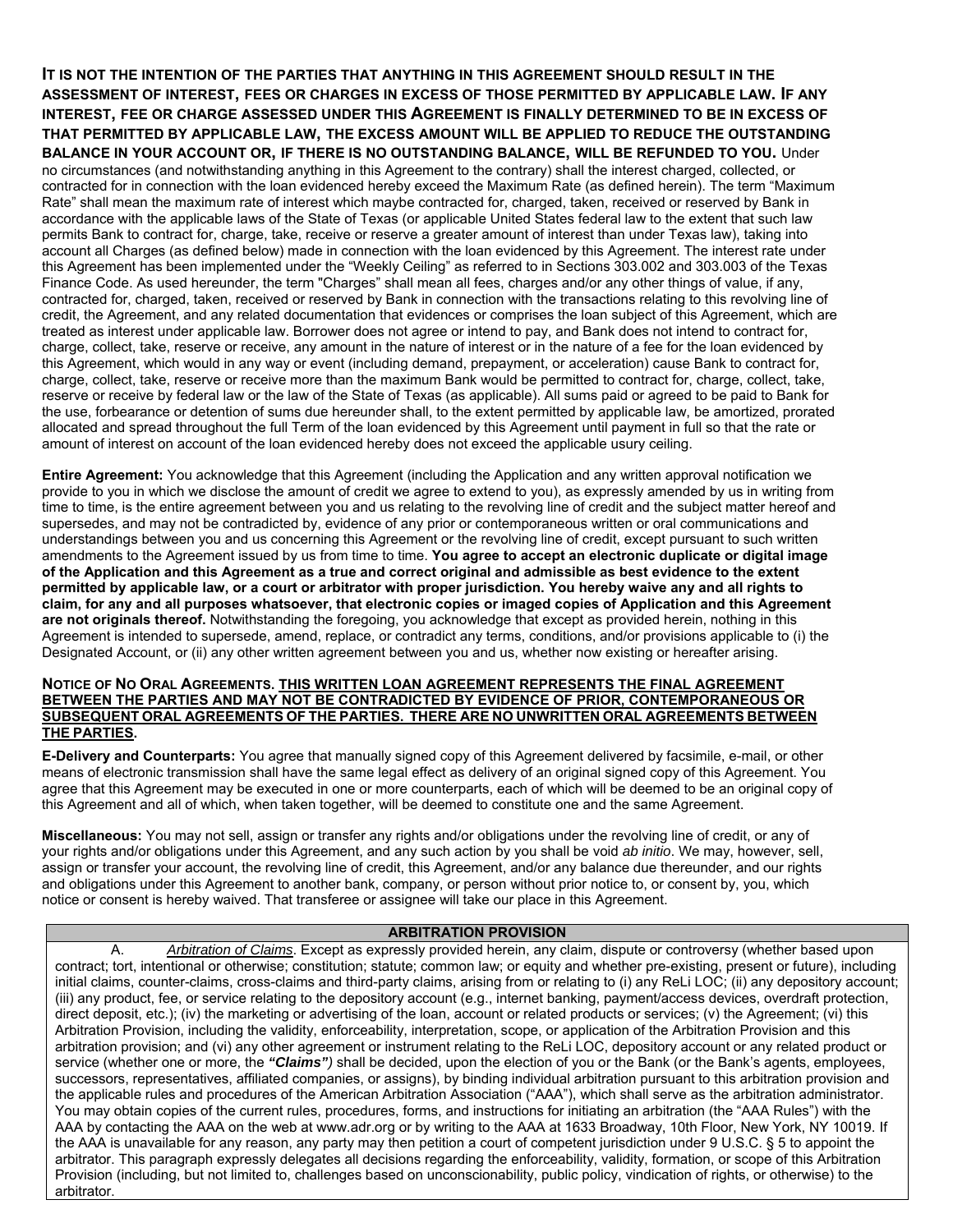B. *Other Claims Subject to Arbitration*. In addition to any Claims brought by either you or the Bank, Claims made by or against anyone connected with you or the Bank or claiming through you or the Bank (including an account co-borrower or co-owner, additional payment/access device holder/user, employee, agent, representative, affiliated company, predecessor or successor, heir, assignee, or trustee in bankruptcy) shall be subject to arbitration as described herein.

 C. *Exceptions*. The Bank agrees not to invoke its right to arbitrate any Claims you bring in small claims court or an equivalent court so long as such Claims is/are pending only in that court and brought and maintained only on an individual basis by you. You or the Bank can exercise any lawful rights or use other available remedies to (i) interplead funds if claims to account funds are made by several parties, (ii) exercise self-help remedies, including setoff rights, or (iii) obtain provisional or ancillary remedies such as injunctive relief to protect the rights or property of the party seeking such relief, attachment, garnishment, or appointment of a receiver by a court of competent jurisdiction (if arbitration is later elected, the arbitrator shall have the power to vacate and/or stay any such orders granting injunctive relief). The exercise of any of these rights or remedies or the filing of any action in court shall not be deemed to waive the right to elect binding arbitration of any Claims upon the filing of a counterclaim, cross claim, third-party claim or the like by either you or the Bank in response to any such action.

 AAA at 1633 Broadway, 10th Floor, New York, NY 10019. If either party initiates any court or other similar proceeding regarding any D. *Procedures*. For information on initiating arbitration, contact the AAA on the web at <www.adr.org> or by writing to the Claims, the other party may elect to arbitrate those Claims by commencing an arbitration proceeding and/or moving to compel arbitration. The arbitration shall follow the AAA Rules, except when there is a conflict or inconsistency between the AAA Rules and this Arbitration Provision, in which case this Arbitration Provision shall govern. Any arbitration hearing for any Claims shall take place within the federal judicial district in which you reside, or by telephone, or at such other reasonably convenient location as agreed by the parties. The arbitrator shall follow applicable substantive law consistent with the Federal Arbitration Act, 9 U.S.C. § 1 *et seq.* (the "FAA") and shall honor all claims of privilege and confidentiality recognized at law. The arbitrator shall be empowered to grant whatever relief would be available in court under law or in equity. This Arbitration Provision is made pursuant to a transaction involving interstate commerce and shall be governed by and construed in accordance with the FAA.

E. *Arbitration Fees*. If you initiate an arbitration under this Arbitration Provision and if the aggregate amount of your Claims does not exceed, or is not reasonably anticipated to exceed, \$75,000, the Bank will promptly reimburse you for your payment of all AAA filing, administration, and arbitrator fees; if you are unable to pay the fees, the Bank will pay them directly upon receiving a written request sent to the Bank at: Woodforest National Bank, Attn: Legal Department/Dispute Resolution, P.O. Box 7889, The Woodlands, Texas 77387-7889. If, however, the arbitrator finds that either the substance of your Claims or the relief sought by you is frivolous or brought for an improper purpose (as measured by the standards in Federal Rule of Civil Procedure 11(b)), then the payment of all such fees will be governed by the AAA Rules. In such case, you agree to reimburse the Bank for all monies disbursed by the Bank that are otherwise your obligation to pay under the AAA Rules. If the aggregate amount of your Claims exceeds, or is reasonably anticipated to exceed, \$75,000 in damages, the payment of these fees will be governed by the AAA Rules.

F. *Attorneys' Fees*. Although under some other agreements relating to the ReLi LOC or the depository account the Bank may have a right to an award of attorneys' fees and expenses in an arbitration, the Bank will not seek such an award or claim such fees unless the substance of your Claims or the relief sought by you is deemed by the arbitrator to be frivolous or brought for an improper purpose (as measured by the standards in Federal Rule of Civil Procedure 11(b)).

G. *Invalidity; Severability*. This Arbitration Provision shall survive termination or suspension of the account or the Agreement. If any term or provision of this Arbitration Provision is deemed invalid, illegal, unenforceable, or lacking in mutuality, it shall not invalidate the remaining portions of this Arbitration Provision, which shall be interpreted and enforced without regard to the invalid, illegal, unenforceable, or non-mutual term or provision; provided, however, if the limitations on class, representative, or multi-party actions are struck in a proceeding brought on a class, representative, or multi-party basis, without impairing the right to appeal such decision, this entire Arbitration Provision (other than this proviso) shall be null and void in such proceeding. The parties agree that the terms and conditions of this Arbitration Provision are severable from the terms and conditions of the Agreement and, in the event that the remaining provisions of this Arbitration Provision become null and void as described in the preceding sentence, nothing should be construed to invalidate any provisions contained in the Agreement solely as a result of the remaining provisions of this Arbitration Provision becoming null and void. In no event shall a class arbitration be authorized or permitted under this Arbitration Provision.

H. *Miscellaneous*. You acknowledge that you have read this Arbitration Provision carefully, agree to its terms, and are entering into the Arbitration Provision voluntarily and not in reliance on any promises or representations whatsoever except those expressly contained herein. The Arbitration Provision constitutes the entire agreement with respect to the subject matter hereof and supersedes all previous agreements, written or oral, between the parties related to the Agreement. If either party elects arbitration of particular Claims, this Arbitration Provision cannot be amended or terminated with respect to the arbitration of such Claims, except by mutual agreement. A failure or delay of either party to exercise any right or remedy will not constitute a waiver of the right or remedy by that party. If a third party seeks to, or a court allows a third party to, represent either party on a class, representative, or multi-party basis with respect to any Claims, either party shall continue to have the right to enforce individual arbitration of those Claims under this Arbitration Provision. This Arbitration Provision will be binding upon and will inure to the benefit of the parties and their respective heirs, executors, administrators, successors and assigns. To the extent that any conflict exists between the terms and conditions of the Agreement and the terms and conditions of this Arbitration Provision, the terms and conditions of this Arbitration Provision shall control as to arbitration procedures and results.